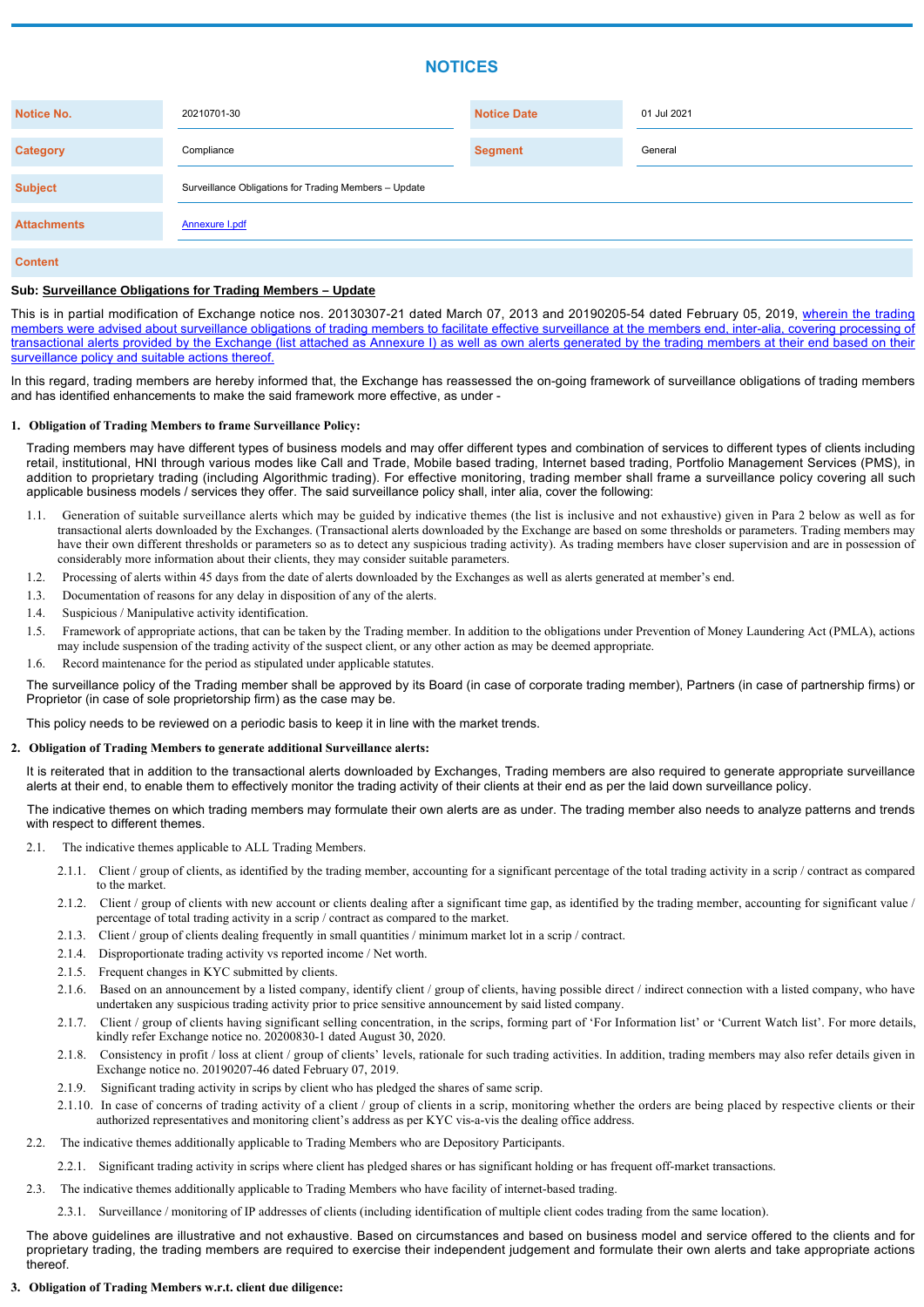# The following activities required to be carried out by the trading members for client due diligence is being reiterated:

- 3.1. Trading members are required to carry out the Due Diligence of their client(s) on an on-going basis.
- 3.2. Trading members shall ensure that, key KYC parameters of the clients are updated on a periodic basis as prescribed by SEBI and latest information of the client is updated in UCC database of the Exchange.

Based on available information, the trading member shall establish groups / association amongst clients, inter-alia, to identify multiple accounts / common account / group of clients.

# **4. Obligation of Trading Members w.r.t. processing of alerts:**

- 4.1. Trading Member shall obtain trading rationale and necessary documentation including bank statements, demat statements for analyzing / processing the alerts.
- 4.2. After analyzing the documentary evidences, Trading member shall record its observations for such identified transactions of its client / group of clients.
- 4.3. With respect to the transactional alerts downloaded by the Exchange, trading member shall ensure that all alerts are analyzed and status thereof (Verified & Closed / Verified & Sent to Exchange) including action taken is updated within 45 days, in the e-BOSS System.
- 4.4. With respect to the alerts generated at the trading members end, trading members shall report instances with adverse observation, along with details of action taken, to the Exchange within 45 days of the alert generation.

### **5. Obligation of Compliance officer, Designated Director / Partner / Proprietor and Internal Auditor of the Trading Member:**

In case of late / non submission of quarterly reporting of the alerts generated by the trading member as mentioned in Para 6 above, trading members shall be liable for penalty as given below:

- 5.1. The surveillance activities of trading member shall be conducted under overall supervision of its Compliance Officer.
- 5.2. A quarterly MIS shall be put up to the Designated Director / Partner / Proprietor on the number of alerts pending at the beginning of the quarter, generated during the quarter, processed and acted upon during the quarter and cases pending at the end of the quarter along with reasons for pendency and action plan for closure. Also, the Designated Director / Partner / Proprietor shall be apprised of any exception noticed during the disposition of alerts.
- 5.3. Designated Director / Partner / Proprietor would be responsible for all surveillance activities carried out by the trading member.
- 5.4. Internal auditor of trading member shall review the surveillance policy, its implementation, effectiveness and review the alerts generated during the period of audit. Internal auditor shall record the observations with respect to the same in their report.

- **8. Disciplinary Action for non-fulfilment of Surveillance obligation by Trading Members:**
	- 8.1. Trading members may note that during investigation / inspection, if it is observed that the member has not fulfilled their surveillance obligations, then appropriate disciplinary action shall be initiated against the concerned trading member.
	- 8.2. Any non-compliance with respect to surveillance obligations which may inter alia include delay in processing of transactional alerts downloaded by the Exchange and repeated instances of delay in reporting of the status of alerts, may result in further disciplinary action as deemed fit in terms of Rules, Bye-laws and Regulations of the Exchange.
	- 8.3. It may further be noted that aforesaid measure does not preclude SEBI / Exchange to take any further action(s), if the facts and circumstances so demand.

### **6. Obligation of Quarterly reporting of status of the alerts generated by the Trading member:**

6.1. Trading members are also required to provide duly approved status of the alerts on a quarterly basis, in the following format to the Exchange within 15 days from end of the quarter.

**A. Status of Alerts generated by the Trading member:**

Rajesh Gandhi<br>Additional General Manager Assistant General Manager **Additional General Manager Surveillance Surveillance**

| <b>Name</b> | <b>No. of alerts</b>          |                | No. of new No. of alerts No. of |                 | No. of alerts  |
|-------------|-------------------------------|----------------|---------------------------------|-----------------|----------------|
|             | of Alert under process alerts |                | verified &                      | alerts          | pending/       |
|             | at the                        | generated      | closed in                       | referred to     | lunder         |
|             | beginning of                  | in the         | the quarter                     | <b>Exchange</b> | process at the |
|             | <b>J</b> quarter              | <b>quarter</b> |                                 | (*)             | end of quarter |
|             |                               |                |                                 |                 |                |
|             |                               |                |                                 |                 |                |

**B. (\*) Details of alerts referred to the Exchange:**

| lSr. No. |  | Date of Alert Type of Alert Brief observation and Date referred<br>details of action taken to Exchange |  |
|----------|--|--------------------------------------------------------------------------------------------------------|--|
|          |  |                                                                                                        |  |

**C. Details of any major surveillance action taken (other than alerts referred to Exchange), if any, during the quarter:**

| Sr. No. <b>Brief action taken during the quarter</b> |
|------------------------------------------------------|
|                                                      |

6.2. Trading members who do not have anything to report, need to submit 'NIL Report' within 15 days from end of quarter.

6.3. The above details shall be uploaded by the trading members on the BSE Electronic Filing System (BEFS) within 15 days from end of the quarter.

6.4. The aforementioned quarterly system of reporting shall be effective from the quarter ending September 2021.

# **7. Penalty in case of late / non submission of Quarterly Reporting of status:**

| Submission of status report<br>beyond stipulated period | <b>Penalty to be imposed</b>                                  |  |  |
|---------------------------------------------------------|---------------------------------------------------------------|--|--|
| 1st instance                                            | <b>Rs. 10,000 per day till submission of quarterly report</b> |  |  |
| 2nd instance onwards                                    | <b>Rs.</b> 20,000 per day till submission of quarterly report |  |  |

Trading members may note that aforesaid penalty shall be levied on a monthly basis based on slabs as mentioned above and same shall be debited in the monthly bill.

Trading members are required to take a note of the above and put in place the modifications in their procedures, policies and processes etc. as may be required. The provisions of the notice shall be effective from August 01, 2021.

In case of any clarifications, kindly contact on 022 2272 8315 / 8852.

**For & On behalf of BSE Ltd.**